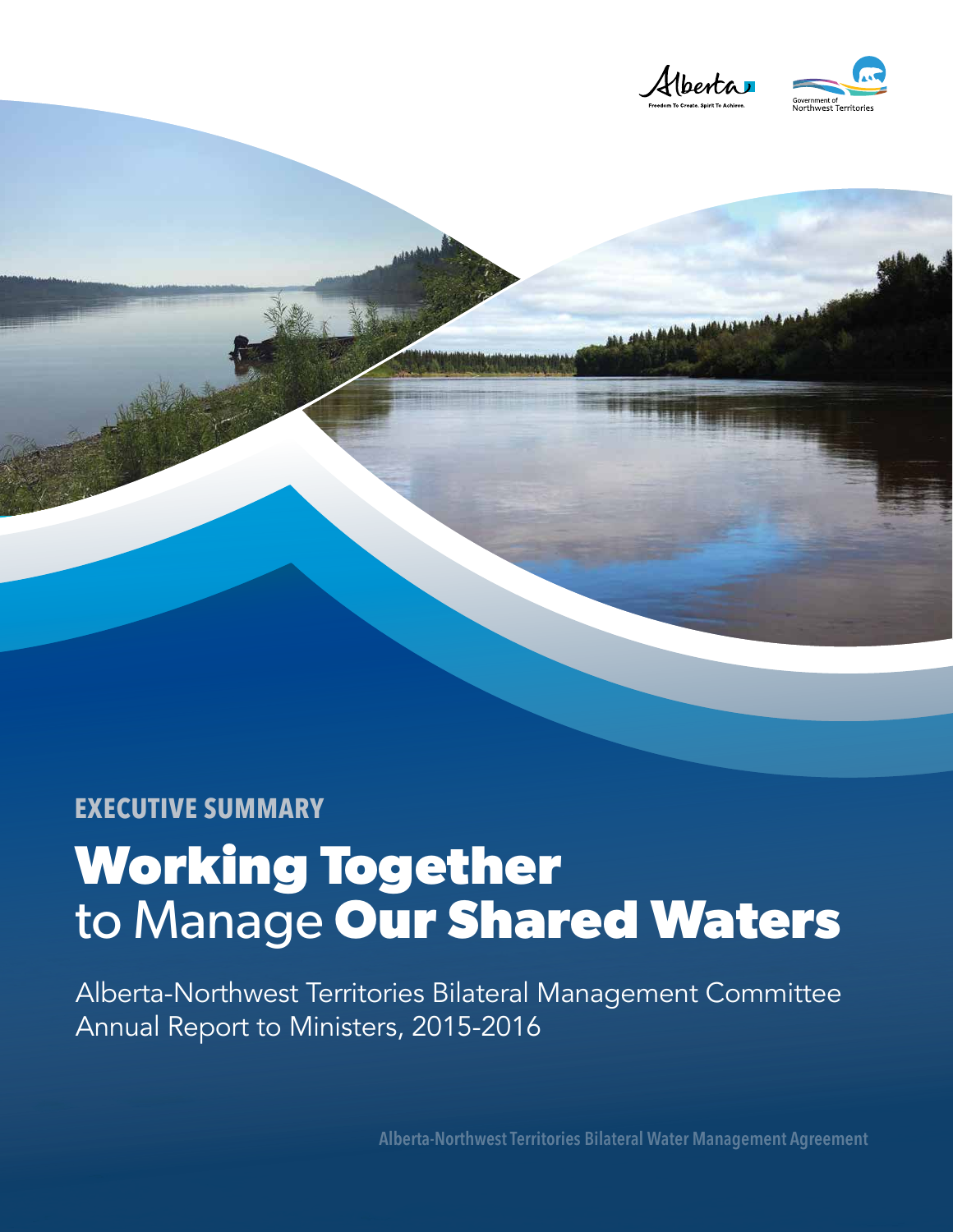## **EXECUTIVE** SUMMARY

**On March 18, 2015, the governments of Alberta and the Northwest Territories (NWT) signed an historic transboundary water management agreement that provides a long-term framework to manage shared water resources in the Mackenzie River Basin in a sustainable manner for current and future generations.**

With the signing of the Agreement, the Bilateral Management Committee (BMC) was established to implement the Agreement. The current BMC is made up of representatives from the governments of Alberta and the NWT, as well as an NWT Aboriginal member.

*Working Together to Manage Our Shared Waters*  is the BMC's first annual report to the responsible ministers from the governments of Alberta and NWT. The report highlights the governments' efforts to manage their transboundary waters in a way that protects the ecological integrity of the aquatic ecosystem. It focuses on the activities and accomplishments towards implementing the Alberta-NWT Bilateral Water Management Agreement for the April 2015 to March 2016 period.

Some of the achievements involved establishing decision making mechanisms, such as an emergency notification mechanism, and others involved research and learning. Highlights included:

- The *Hay River Basin State of the Aquatic Knowledge* (2016) report which informs the learning plan for the Hay River.
- The *Preliminary State of Groundwater Knowledge in the Transboundary Regions of the Mackenzie River Basin, NWT* (2016)

report which contributes to learning plans and informs the classification of transboundary groundwater.

- *• The Slave River and Delta State of Knowledge* (2016) and *Vulnerability Assessment* (2016) reports which contribute to biological indicator development for the Slave River.
- A literature review of traditional knowledge research for the Slave and Hay river subbasins through the Tracking Change research project, which contributes to learning plan development.
- A technical workshop held with Mackenzie River Basin (MRB) jurisdictional representatives and subject matter experts to advance discussions on methods to derive site-specific water quality triggers and objectives.
- An update to the Mackenzie River Basin Hydraulic Model with recent water quantity monitoring data to help increase understanding of the influence of climate on flows and water levels versus the impact of water use throughout the basin (in progress).
- Implementation of Alberta's Lower Athabasca Regional Plan which contributes to the Slave River learning plan and informs the classification of transboundary waters.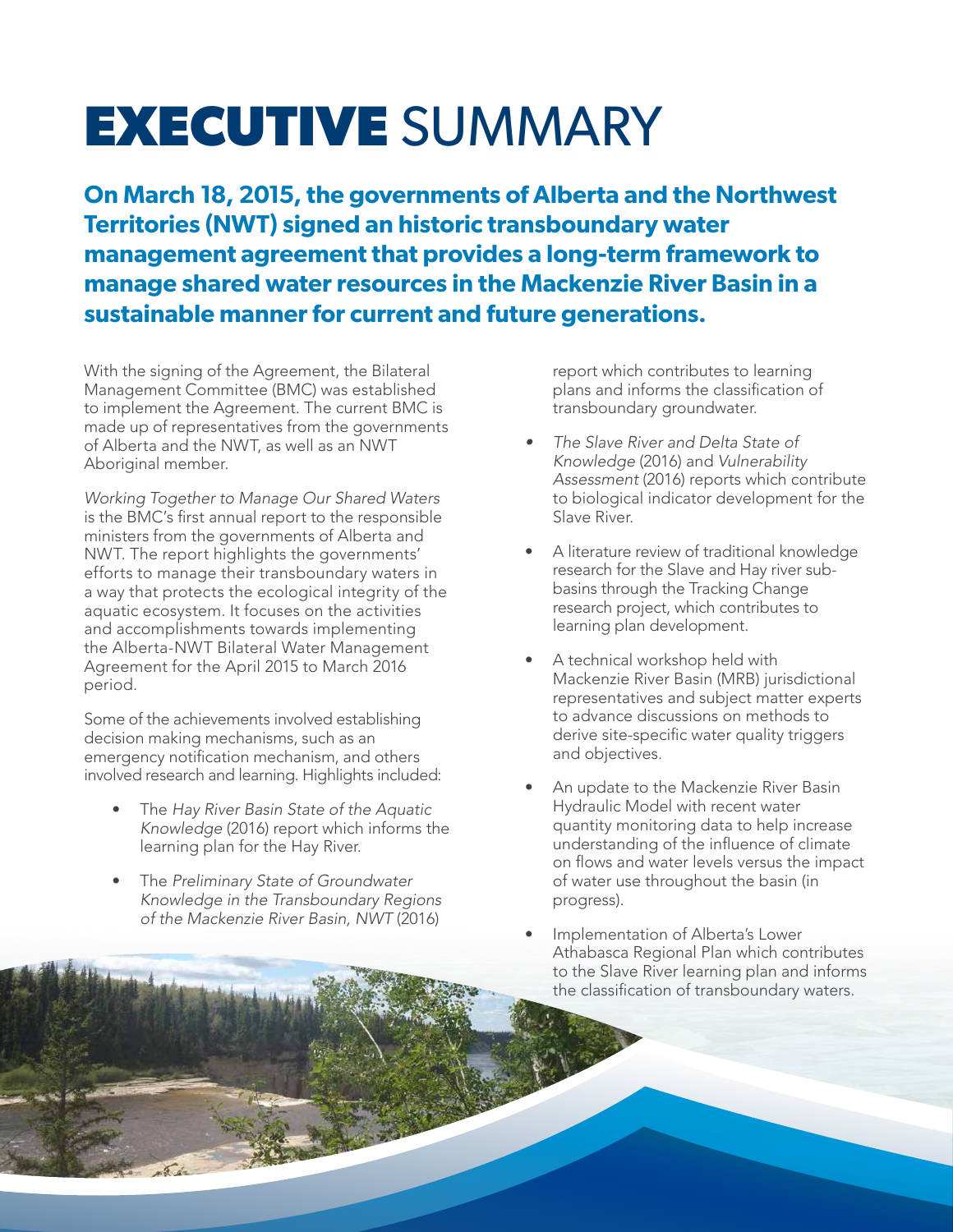*Working Together to Manage Our Shared Waters* highlights the efforts of the governments of Alberta and the Northwest Territories to manage their transboundary waters in a way that protects the ecological integrity of the aquatic ecosystem.

Assessment of the 2015 water quantity data for the Hay and Slave rivers determined that no triggers were reached on either river and annual flows were within the range of natural variability. However, new minimum water level values were recorded on the Hay River near the Alberta-NWT border on days in May, June, July, and August, while new minimum flows were recorded on days in July, August, and September on the Slave River.

Assessment of the 2015 water quality data for the Hay and Slave rivers determined that the majority of the water quality parameters had values lower than the interim triggers and were within their historical range of natural variability. Only one parameter for the Slave River and two for the Hay River were out of their historical range, likely because of low flows during the fall in both rivers. Special attention will be given to these parameters and any trending parameters in the following year's assessment as they can indicate potential changes in water quality due to climate change and/or upstream land uses.

In addition to outlining the work that has been undertaken and introducing the members of the BMC, the report provides some of the future activities, presents relevant data from monitoring efforts, and offers insight into how the BMC is addressing issues like climate change and how traditional and local knowledge is being incorporated into the BMC's work.

To further pursue commitments in the Agreement, the BMC has drafted a three-to-five-year work plan. Some of the work planned over the next few years includes:

- Review and address knowledge gaps to advance the development of learning plans for the Hay and Slave river basins.
- Monitor surface water quantity by tracking, and reporting on, the triggers as well as refining calculation methods as required.
- Establish tracking metrics for the Hay and Slave rivers—for example, to track consumptive water use, water allocations, and river flow, including during low flow conditions.
- Monitor and report on surface water quality by jointly reviewing and assessing the Slave and Hay river water quality data. Address methodological questions about interim water quality triggers. Review all mercury data from the Slave and Hay rivers to establish interim triggers for mercury.
- Work towards consistency on methods to derive water quality objectives.
- Refine biological indicators and develop a biological monitoring, evaluation, and reporting plan for the Hay and Slave rivers.
- Conduct a scoping study to consider the effects of climate change in setting and monitoring transboundary objectives.
- Collect information on how aquifers are commonly identified and develop best practices to determine groundwater flow and groundwater monitoring.
- Identify and implement ways to synthesize and blend traditional and local knowledge, western science and social science, and other forms of knowledge relevant to setting and assessing transboundary water objectives.

As the BMC continues to cooperate in good faith, it is taking all reasonable actions to not only ensure Agreement commitments are met, but also to sustain the spirit under which it was signed.

Overall, Alberta and the NWT have accomplished much in the first year of implementation. These two jurisdictions have created a partnership that is both collaborative and cooperative. Now with year two (2016-17) wrapped up and data analysis under way, the second annual report is being compiled.